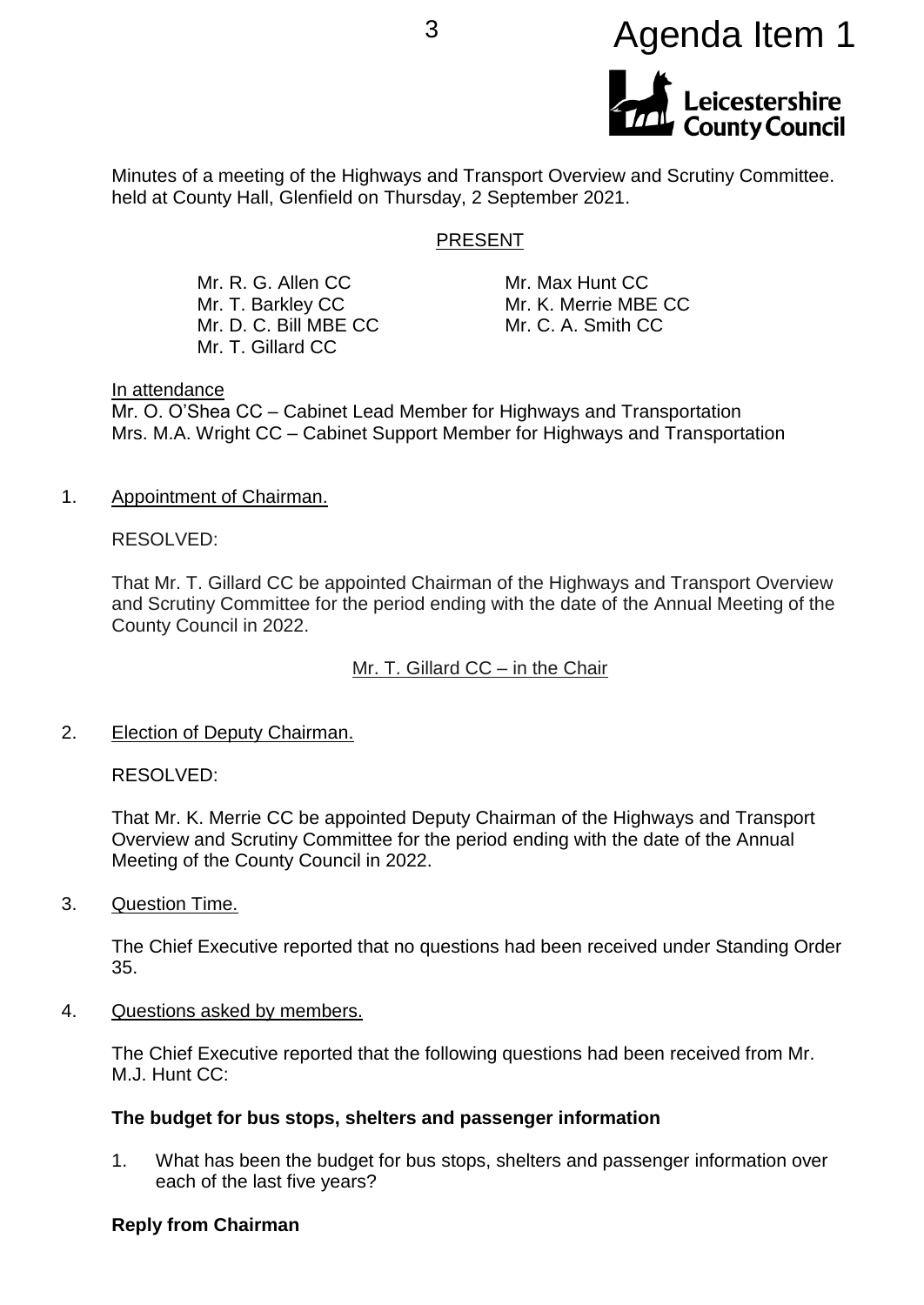| Year    | <b>Budget – covering:</b>                           |
|---------|-----------------------------------------------------|
|         | Bus shelter cleaning and maintenance contract.      |
|         | Bus service area guides and timetables.             |
|         | Bus stop infrastructure (flag, poles and shelters). |
|         | <b>Public Transport Technician equipment.</b>       |
|         |                                                     |
| 2017/18 | £70,000                                             |
| 2018/19 | £70,000                                             |
| 2019/20 | £67,500                                             |
| 2020/21 | £67,500                                             |
| 2021/22 | £50,500                                             |

N.B the above table does not include real time information costs.

2. How many new bus shelter requests have been received and how many agreed in that time?"

## **Reply from Chairman:**

Since 2018 we have received 7 new shelter requests that have not been agreed and 4 replacement shelter requests which have all been agreed.

## **"The Passenger Transport Strategy**

3. The Passenger Transport Strategy, agreed by Cabinet states:

11.1 Leicestershire County Council will continue to provide and maintain infrastructure that facilitates passenger transport use, in cooperation with operators where appropriate. This includes bus stop poles/flags and shelters, information display cases at stops, and interchange facilities. Selection of locations for any new bus stops and shelters will follow good practice and will particularly consider accessibility for people with impaired mobility.

What is "good practice" when selecting the location of bus shelters and where can it be accessed?

### **Reply from Chairman**

Experienced County Council officers make the assessment by using their knowledge of the network and by carefully considering each request based on frequency, usage and locality as well as reviewing daily passenger usage. As there is no specifically defined scoring criteria covering other factors to determine shelter requests, it is recognised that this approach requires a review. The intention going forward is to work towards developing a clear policy for bus shelter requests which will include a scoring framework for a range of factors.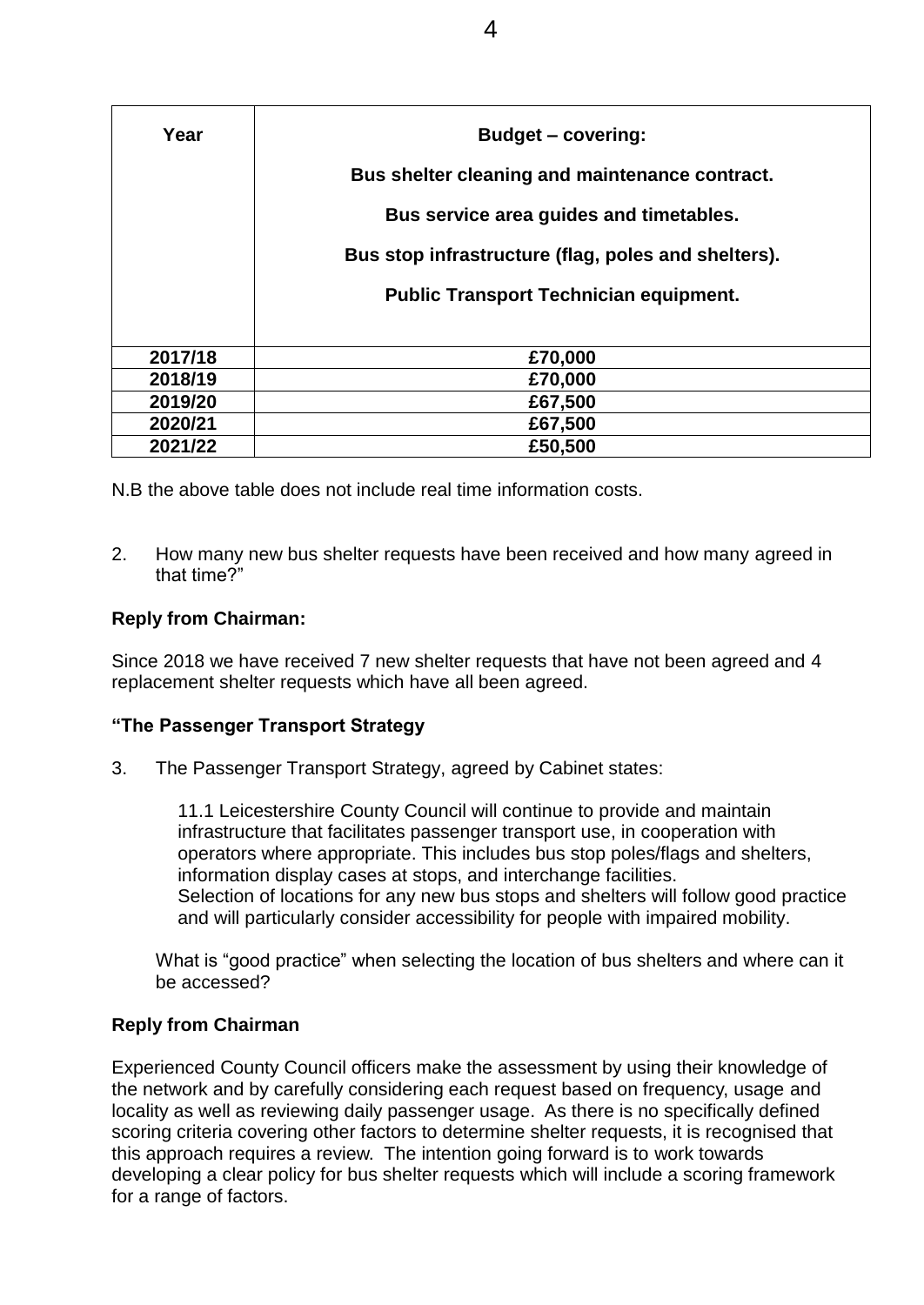4. When considering "accessibility for people with impaired mobility" is this likely to include members of the public with learning difficulties and unable to use a private car?

## **Reply from Chairman:**

The strategy and paragraph referenced covers physical impaired mobility and consideration is given to accessibility in terms of raised kerbs where appropriate and low floor vehicles. Through the siting of bus stops (i.e. flag and pole) access to public transport is available on a universal basis to everyone in Leicestershire regardless of disability or learning difficulties. It is therefore anticipated that those with learning difficulties and unable to use a private car would have access, as above, or to other County Council transport provision i.e. Special Educational Needs (SEN) transport/Adult Social Care transport where eligible.

### **Supplementary Question from Mr. M. J. Hunt CC:**

Mr. Hunt CC requested clarification on whether the Strategy covered impaired mobility or just physical impaired mobility and what in fact the difference between the two was and whether access to public transport was intended to be on a universal basis. The Chairman offered to provide Mr. Hunt with a written answer after the meeting.

5. How many bus shelters do not meet your criteria or have low patronage and for how long do we continue to maintain them?

### **Reply from Chairman:**

Once a shelter is installed, usage is not monitored, and we would only look to remove a shelter in extenuating circumstances. The reason for this is that the cost to remove a shelter is far greater than the on-going cleaning and maintenance costs. In addition, the bus network is subject to change and where operators reinstate services, a bus stop may once again come back into use. The shelters that are the responsibility of the County Council are maintained through an external contractor.

6. Until several years ago several local highways functions, including bus shelters, were delegated to district councils covering unparished areas. Can you confirm these so called "Highways Agencies" have now ceased and the responsibility for bus shelters now resides exclusively in accord with the County's Passenger Transport Strategy?

### **Reply from Chairman:**

There are over 800 shelters throughout the county and the County Council are responsible for 217 of these. The remaining shelters are the responsibility of parish or district council both in terms of ownership and on-going maintenance. The District Council previously supplied bus shelters under the local Agency agreement with the County Council however they no longer provide these.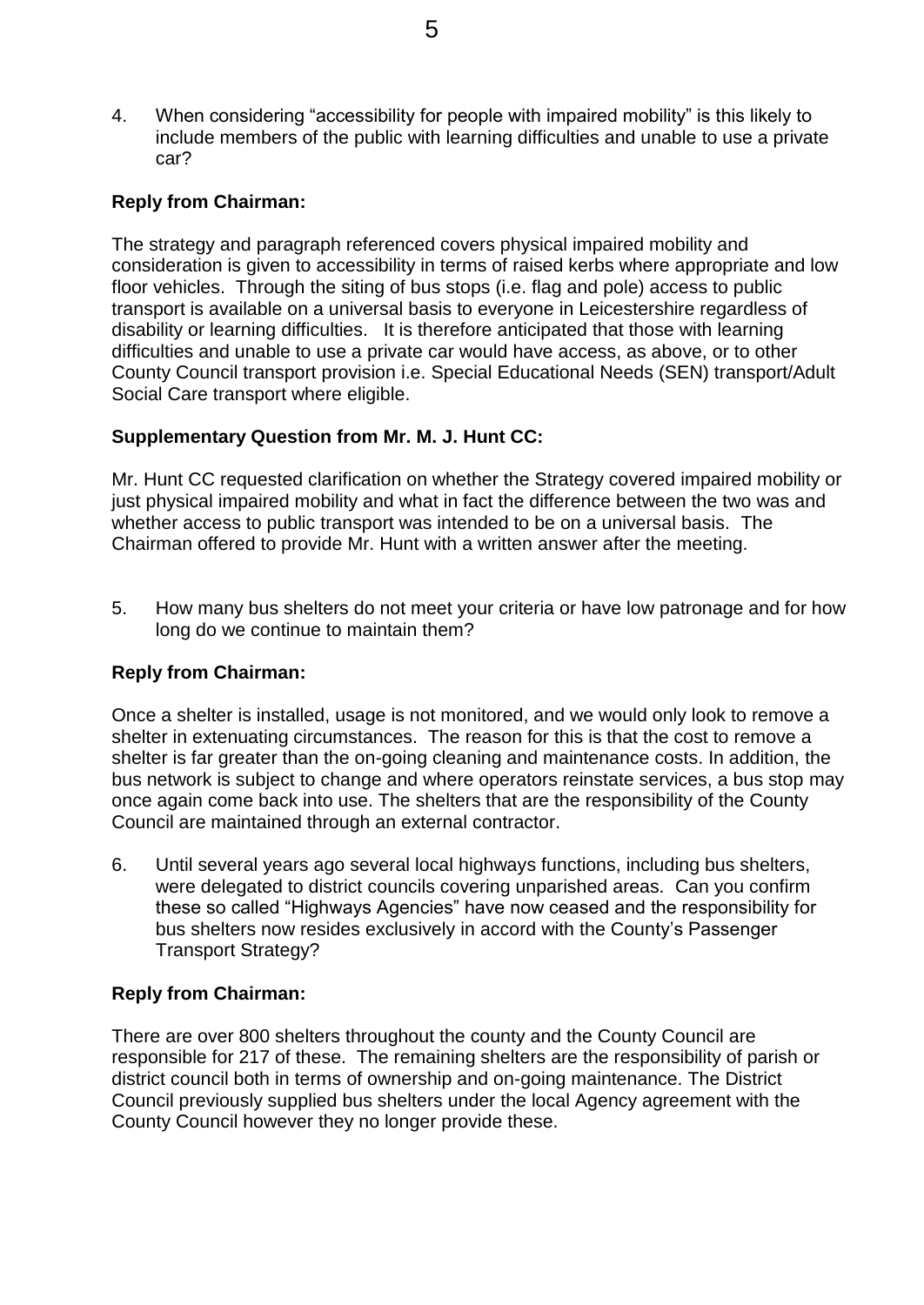## **Supplementary Question from Mr. M. J. Hunt CC:**

Mr. Hunt CC requested clarification on the part of the answer which stated "The District Council previously supplied bus shelters under the local Agency agreement with the County Council however they no longer provide these." Mr. Hunt CC asked for confirmation that this meant District Councils no longer provided bus shelters at all and whether Parish Councils provided them. The Chairman offered to provide Mr. Hunt with a written answer after the meeting.

7. With the growth of 'on demand' services will some bus shelters become redundant?

### **Reply from Chairman:**

No. Fixed bus stops and shelters will continue to be used for demand led services with the addition of some virtual stops where appropriate.

8. What proportion of passengers now use 'on demand' services as opposed to a 'traditional' bus?

#### **Reply from Chairman:**

Currently in Leicestershire there is only one 'on demand' service which is in the New Lubbesthorpe area. This therefore represents a very small number of passengers using this type of service. The County Council has been successful in receiving the recent Rural Mobility Fund and it is anticipated that a further new 'on demand' service will start early next year. Usage for the New Lubbesthorpe service is growing steadily and is still a relatively new service which started in April 2019.

Please note 'on demand' has been defined as a service which can be booked via an app on the day of travel within a defined zoned. There are also approximately 47 demand responsive transport (DRT) services in the county. These services need to be prebooked the day before travel and operate on a fixed time and destination basis.

#### 5. To advise of any other items which the Chairman has decided to take as urgent elsewhere on the agenda.

There were no urgent items for consideration.

6. Declarations of interest.

The Chairman invited members who wished to do so to declare any interest in respect of items on the agenda for the meeting.

No declarations were made.

7. Declarations of the Party Whip.

There were no declarations of the party whip in accordance with Overview and Scrutiny Procedure Rule 16.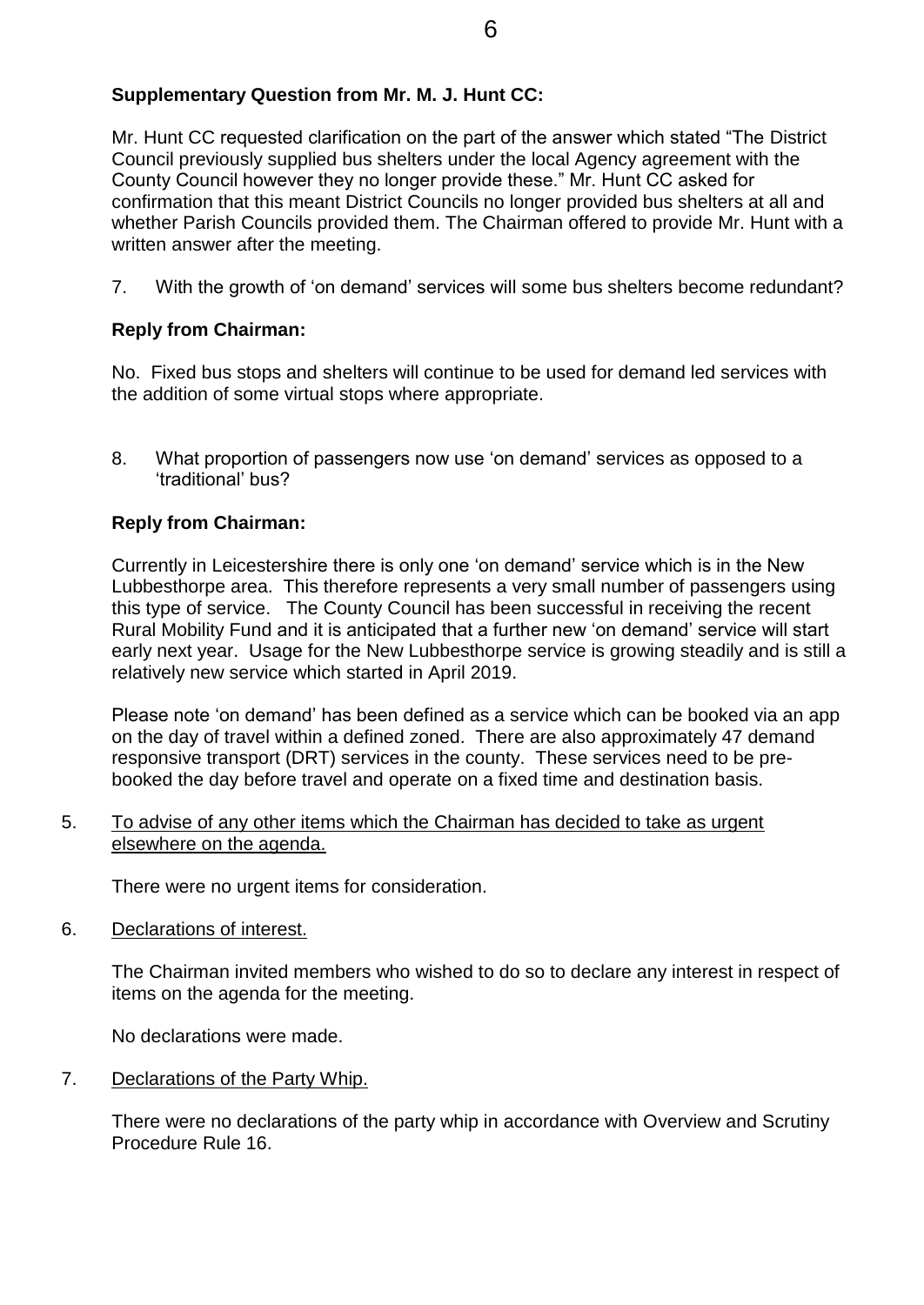# 8. Presentation of Petitions.

The Chief Executive reported that no petitions had been received under Standing Order 35.

9. Highways and Transport Performance Report to June 2021.

The Committee considered a joint report of the Chief Executive and Director of Environment and Transport which provided the latest performance update on the key performance indicators that the Council was responsible for within its Strategic Plan covering Highways & Transport Services. A copy of the report, marked 'Agenda Item 9', is filed with these minutes.

Arising from discussions the following points were noted:

- (i) A member raised concerns regarding the amount of warehousing in Leicestershire that was only accessible via minor unclassified roads and the consequent impact on those roads from HGVs. In response it was explained that the statutory duty of the local authority was to facilitate the movement of vehicles through the network however the local authority did have the power to impose weight limits on roads for safety reasons and the County Council had exercised this power throughout Leicestershire where it was appropriate. HGVs were exempt from the weight restrictions if they were accessing a property that was only accessible via a minor road.
- (ii) The performance indicators which related to 'where maintenance should be considered' did not indicate whether that maintenance work had actually been carried out and a member questioned whether there should be a separate performance indicator relating to maintenance work actually carried out. In response it was explained that these performance indicators related to maintenance work that was still required after the planned maintenance programme had already been carried out. The maintenance was carried out both proactively and reactively and there was often extra maintenance work that was required to be carried out in addition to the planned maintenance work. The planned maintenance programme was published on the County Council's website annually.
- (iii) During the Covid-19 pandemic both service provision and patronage of bus services had significantly dropped. Service provision had now increased to approximately 90% of pre-pandemic levels however patronage was currently 60-80% of prepandemic levels. Bus operators were aiming for patronage to return to 90% of prepandemic levels by 2022.
- (iv) During the pandemic Government had provided the Covid-19 Bus Service Support Grant (CBSSG) to support bus services but this funding ceased on 31 August 2021. To replace the CBSSG a recovery grant of £226.5 million would be available nationally from 1 September 2021 to 31 March 2022. Should patronage not return to close to pre-pandemic levels by the end of March 2022 then there would be a challenge to maintain bus services without additional Government funding.
- (v) Public satisfaction with the Rights of Way Network had increased and it was believed this was because of more people using footpaths during the Covid-19 pandemic as exhibited by the increase in enquiries from the public received by the Rights of Way Team. Satisfaction with cycle routes and facilities had decreased and